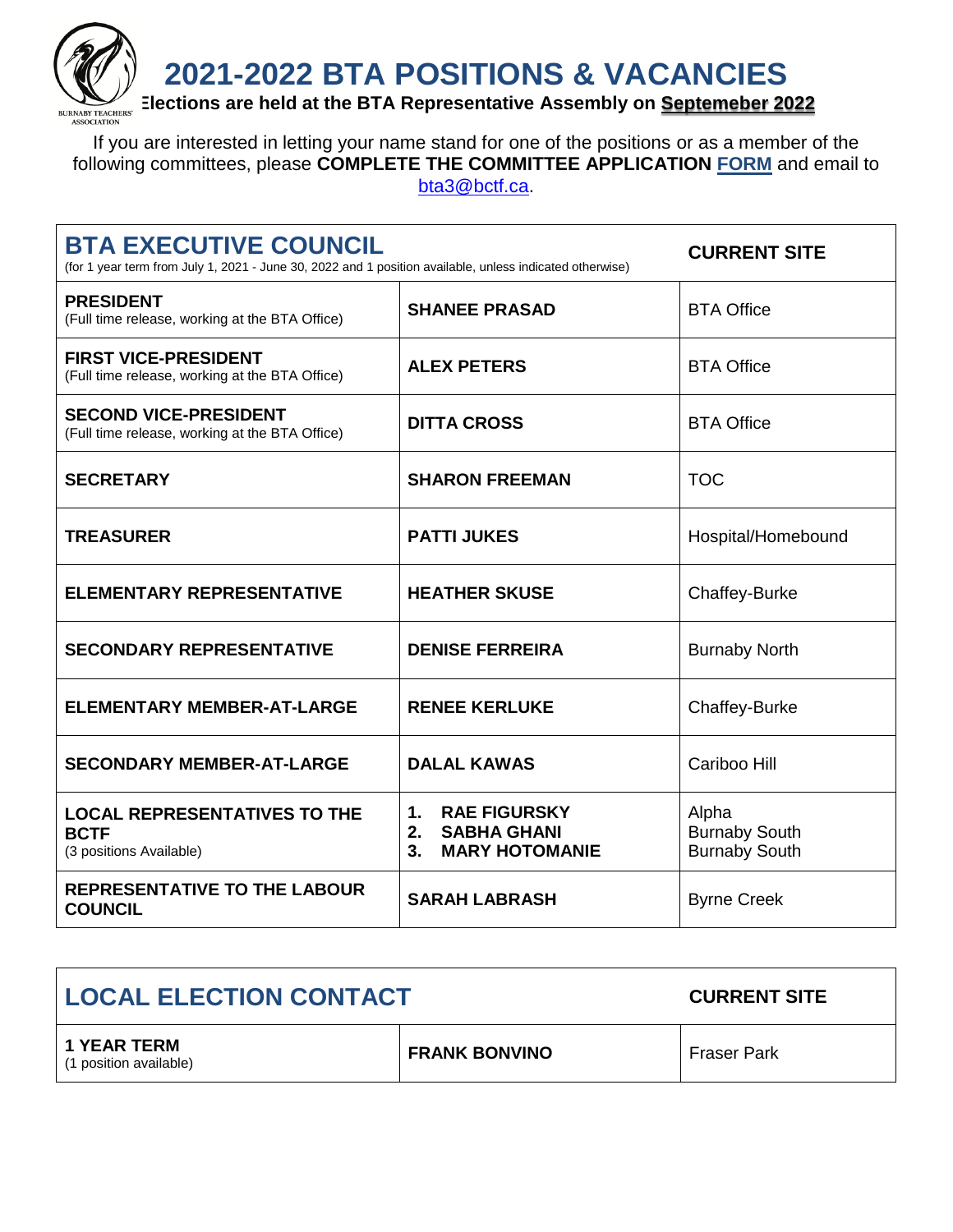| <b>BTA STANDING COMMITTEES</b><br>(for 2 year term from July 1, 2021 - June 30, 2023) |                                            |                | <b>TERM TO JUNE</b><br>30         |
|---------------------------------------------------------------------------------------|--------------------------------------------|----------------|-----------------------------------|
| <b>ADULT EDUCATORS'</b><br><b>COMMITTEE</b>                                           | <b>CURRENT COMMITTEE</b><br><b>MEMBERS</b> | <b>ELECTED</b> | <b>EXPIRES</b>                    |
| (5 positions for 2 years)                                                             | Vicki Ng                                   | AGM May 2021   | 2023                              |
| 2 HSC                                                                                 | <b>Terry Callender</b>                     | AGM May 2021   | 2023                              |
| <b>1 LINC POSITION</b>                                                                | Maria Kenward                              | AGM June 2020  | 2024                              |
| <b>2 FOUNDATIONS POSITION</b>                                                         | Angely Dhawan                              | AGM May 2021   | 2023                              |
|                                                                                       | 1. VACANT                                  |                |                                   |
|                                                                                       | <b>CURRENT COMMITTEE</b><br><b>MEMBERS</b> | <b>ELECTED</b> | <b>EXPIRES</b>                    |
|                                                                                       | David Blaeser                              | AGM June 2020  | After next round of<br>Bargaining |
| <b>BARGAINING/WLC COMMITTEE</b>                                                       | Frank Bonvino (Chair)                      | AGM June 2020  | After next round of<br>Bargaining |
| (6 positions for 2 years)                                                             | <b>Renee Kerluke</b>                       | AGM June 2020  | After next round of<br>Bargaining |
| <b>6 ANY AREA</b>                                                                     | Katie Marsh                                | AGM June 2020  | After next round of<br>Bargaining |
|                                                                                       | Leanne Sjodin                              | AGM June 2020  | After next round of<br>Bargaining |
|                                                                                       | Sheila Waller                              | AGM June 2020  | After next round of<br>Bargaining |
| <b>BIPOC EDUCATORS'</b><br><b>COMMITTEE</b>                                           | <b>CURRENT COMMITTEE</b><br><b>MEMBERS</b> |                | <b>EXPIRES</b>                    |
| (Unlimited Positions, no term limit)                                                  | Satpaul Binng                              |                |                                   |
|                                                                                       | Yu-Han Chen                                |                |                                   |
|                                                                                       | Natash Cleary-Dulai                        |                |                                   |
|                                                                                       | Katie Coughlin                             |                |                                   |
|                                                                                       | <b>Ditta Cross</b>                         |                |                                   |
|                                                                                       | Nan Espinoza<br>Sabha Ghani                |                |                                   |
|                                                                                       | Sabha Ghani                                |                |                                   |
|                                                                                       | <b>Perminder Hundle</b>                    |                |                                   |
|                                                                                       | Sue Hyun Kwon                              |                |                                   |
|                                                                                       | Christina Lee                              |                |                                   |
|                                                                                       | Sangita Natha                              |                |                                   |
|                                                                                       | Jyoti Panesar                              |                |                                   |
|                                                                                       | Manraj Poonia                              |                |                                   |
|                                                                                       | Elaine Su                                  |                |                                   |
|                                                                                       | Christina Wilson                           |                |                                   |
|                                                                                       |                                            |                |                                   |

kb/usw/leu2009/BTA & Joint Cttes/22.23 /RA/22.Sept. RA Election Sheet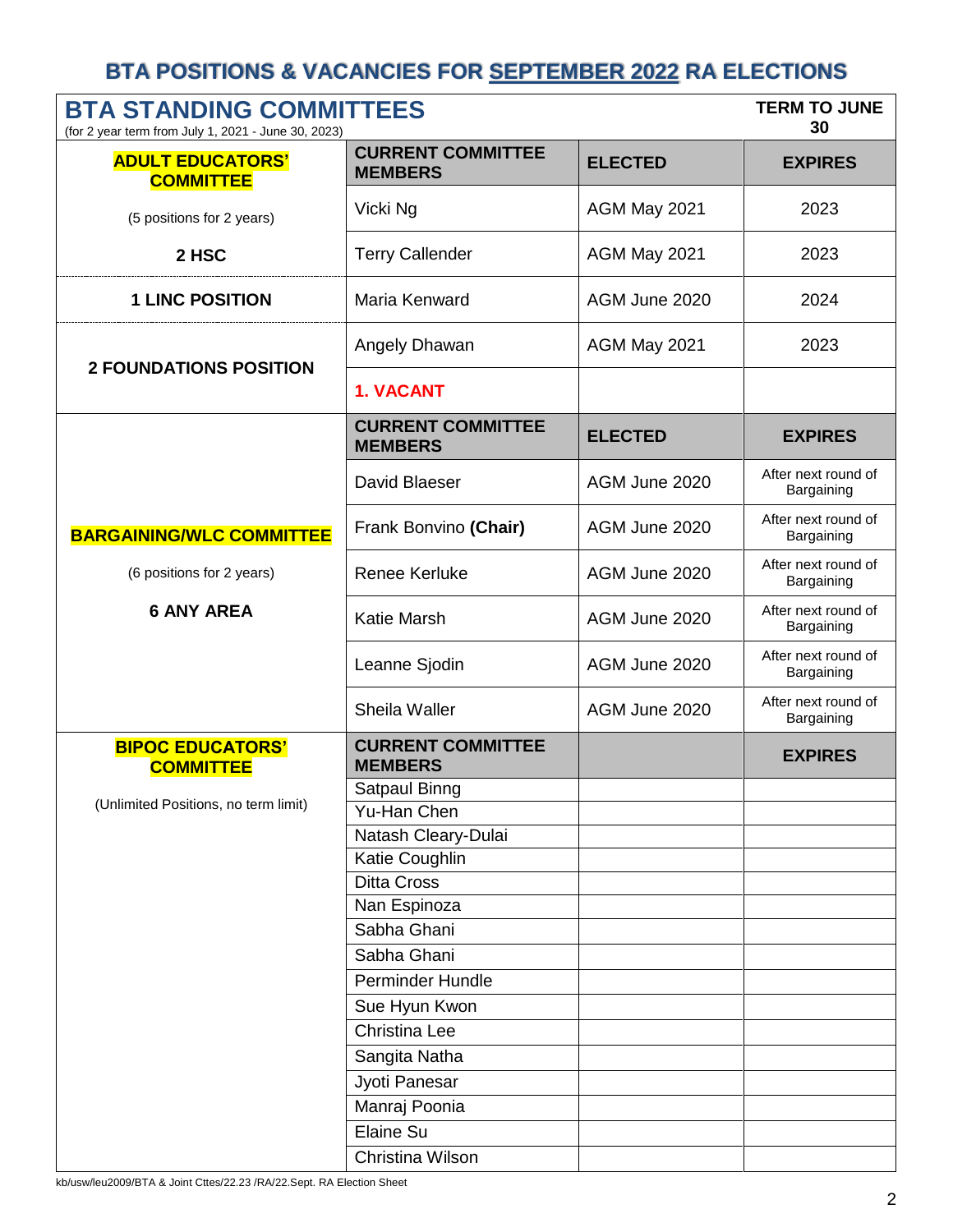| <b>BTA STANDING COMMITTEES</b><br>(for 2 year term from July 1, 2021 - June 30, 2023, unless indicated otherwise) |                                            |                     | <b>TERM TO JUNE</b><br>30 |
|-------------------------------------------------------------------------------------------------------------------|--------------------------------------------|---------------------|---------------------------|
|                                                                                                                   | <b>CURRENT COMMITTEE</b><br><b>MEMBERS</b> | <b>ELECTED</b>      | <b>EXPIRES</b>            |
|                                                                                                                   | Patti Jukes                                | AGM May 2021        | 2023                      |
| <b>GRIEVANCE COMMITTEE</b>                                                                                        | David Blaeser                              | <b>RA June 2021</b> | 2023                      |
| (6 positions for 2 years)                                                                                         | Jady Robertshaw                            | RA March 2022       | 2023                      |
| <b>6 ANY AREA</b>                                                                                                 | Rae Figursky                               | AGM May 2022        | 2024                      |
|                                                                                                                   | <b>Sharon Freeman</b>                      | AGM May 2022        | 2024                      |
|                                                                                                                   | <b>Brigid Gaster</b>                       | AGM May 2022        | 2024                      |
|                                                                                                                   | <b>CURRENT COMMITTEE</b><br><b>MEMBERS</b> | <b>ELECTED</b>      | <b>EXPIRES</b>            |
| <b>HEALTH &amp; SAFETY COMMITTEE</b><br>(7 positions for 2 years)                                                 | Angela Chen                                | <b>GM Feb 2022</b>  | 2023                      |
| <b>3 ELEMENTARY</b>                                                                                               | Karen Gillespie                            | AGM May 2022        | 2024                      |
|                                                                                                                   | 1. VACANT                                  |                     | 2024                      |
|                                                                                                                   | Yu-Han Chen                                | AGM May 2021        | 2023                      |
| <b>3 SECONDARY</b>                                                                                                | Sarah Purdy                                | <b>GM Feb 2022</b>  | 2023                      |
|                                                                                                                   | 2. VACANT                                  |                     | 2024                      |
| <b>1 ANY AREA</b>                                                                                                 | Sean Phipps                                | RA Sept 2021        | 2023                      |
|                                                                                                                   | <b>CURRENT COMMITTEE</b><br><b>MEMBERS</b> | <b>ELECTED</b>      | <b>EXPIRES</b>            |
|                                                                                                                   | <b>Ditta Cross</b>                         | AGM May 2021        | 2023                      |
| <b>INDIGENOUS EDUCATORS'</b><br>(5 positions for 2 years)<br><b>5 ANY AREA</b>                                    | <b>Brandi Price</b>                        | <b>RA June 2021</b> | 2023                      |
|                                                                                                                   | Georgia Johnson                            | AGM May 2022        | 2024                      |
|                                                                                                                   | Marjean Brown                              | AGM May 2022        | 2024                      |
|                                                                                                                   | Mary Hotomanie                             | RA June 2022        | 2024                      |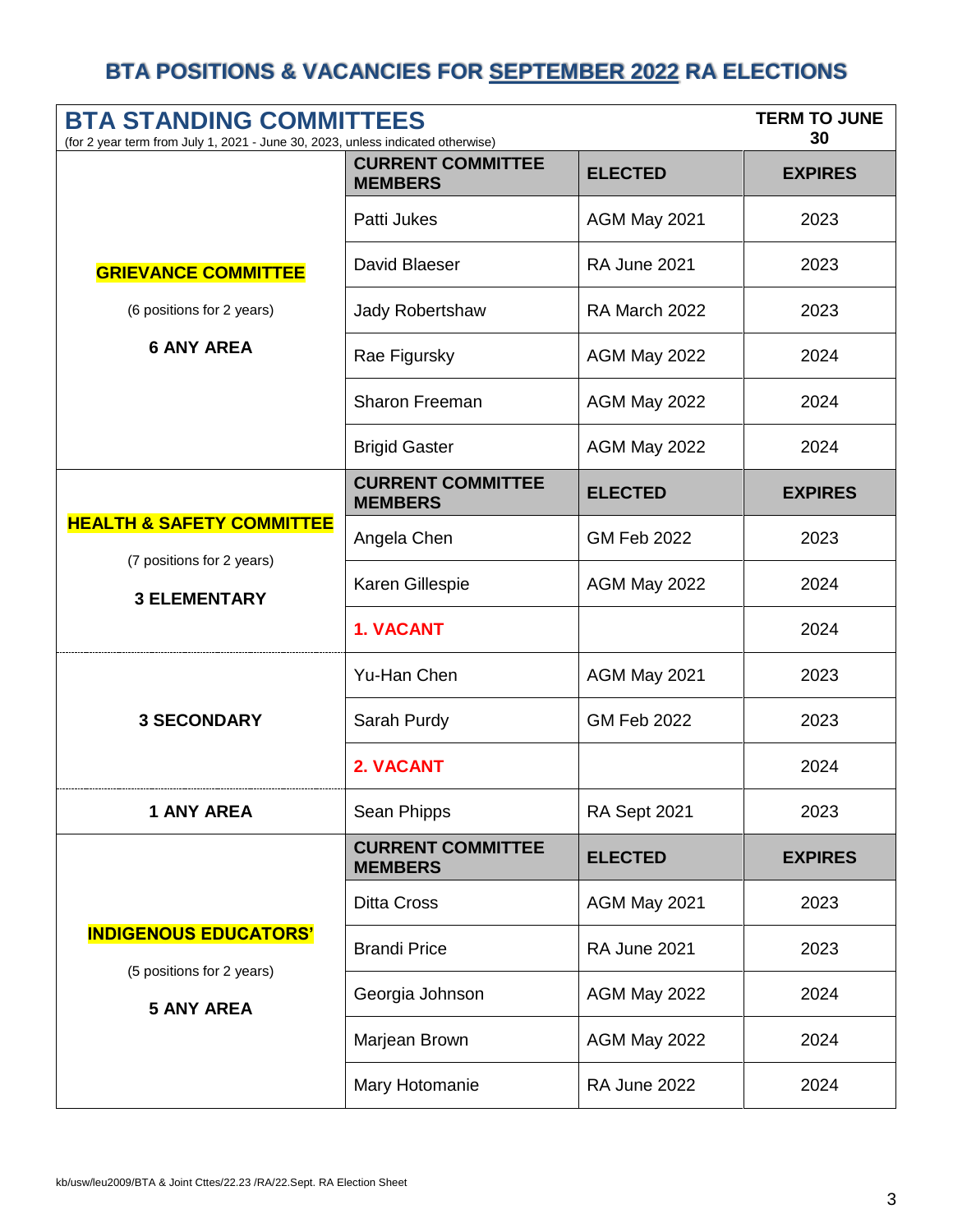| <b>BTA STANDING COMMITTEES</b><br>(for 2 year term from July 1, 2021 - June 30, 2023) |                                                         |                    | <b>TERM TO JUNE</b><br>30 |
|---------------------------------------------------------------------------------------|---------------------------------------------------------|--------------------|---------------------------|
|                                                                                       | <b>CURRENT COMMITTEE</b><br><b>MEMBERS</b>              | <b>ELECTED</b>     | <b>EXPIRES</b>            |
| <b>POLITICAL ACTION/PUBLIC</b>                                                        | Alla Georgina Shishkova                                 | <b>RA Oct 2021</b> | 2023                      |
| <b>RELATIONS COMMITTEE</b>                                                            | <b>1. VACANT</b><br>(to complete term to June 2023)     |                    | 2023                      |
| (5 positions for 2 years)<br><b>5 ANY AREA</b>                                        | 2. VACANT                                               |                    | 2024                      |
|                                                                                       | <b>3. VACANT</b>                                        |                    | 2024                      |
|                                                                                       | <b>4. VACANT</b>                                        |                    | 2024                      |
|                                                                                       | <b>CURRENT COMMITTEE</b><br><b>MEMBERS</b>              | <b>ELECTED</b>     | <b>EXPIRES</b>            |
| <b>PROFESSIONAL DEVELOPMENT</b><br><b>COMMITTEE</b>                                   | <b>Nadine Stack</b>                                     | AGM June 2020      | 2023                      |
| (11 positions for 3 years)                                                            | Sarah Wong                                              | AGM May 2021       | 2024                      |
| <b>4 ELEMENTARY</b>                                                                   | <b>Holly Lloyd</b>                                      | AGM May 2022       | 2025                      |
|                                                                                       | Ceri Brophy                                             | AGM May 2022       | 2025                      |
|                                                                                       | <b>Brian Cameron</b>                                    | AGM May 2021       | 2024                      |
| <b>4 SECONDARY</b>                                                                    | <b>Heather Skuse</b><br>(to complete term to June 2024) | AGM May 2022       | 2024                      |
|                                                                                       | Mati Bernabei                                           | AGM May 2022       | 2025                      |
|                                                                                       | Donna Morgan                                            | AGM May 2022       | 2025                      |
|                                                                                       | Maria DiLauro<br>(to complete term to June 2023)        | <b>GM Feb 2021</b> | 2023                      |
| <b>3 ANY AREA</b>                                                                     | Mary Hotomanie                                          | AGM June 2020      | 2023                      |
|                                                                                       | <b>Renee Kerluke</b>                                    | AGM May 2022       | 2025                      |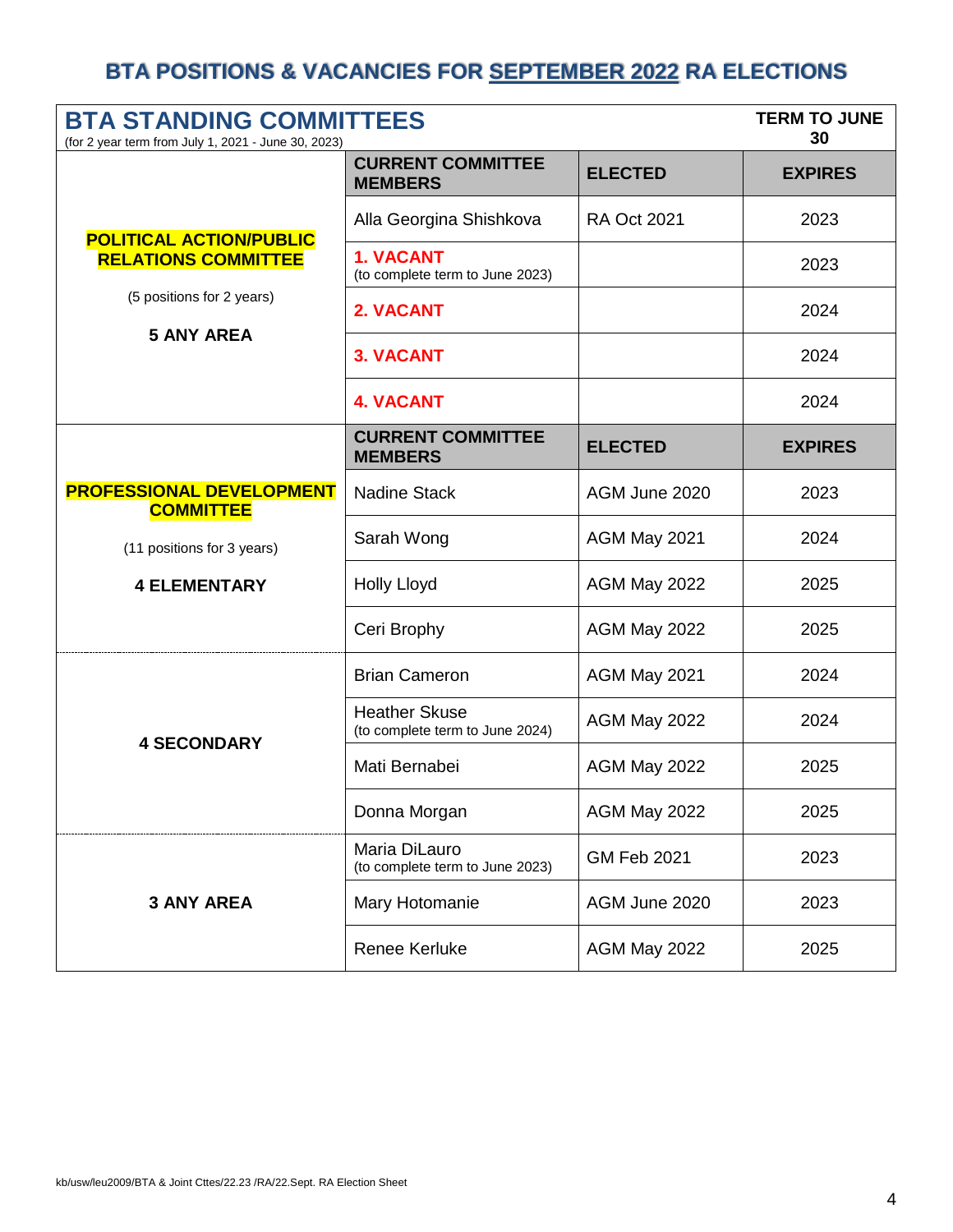| <b>BTA STANDING COMMITTEES</b><br>(for 2 year term from July 1, 2021 - June 30, 2023) |                                            |                                        | <b>TERM TO JUNE</b><br>30 |
|---------------------------------------------------------------------------------------|--------------------------------------------|----------------------------------------|---------------------------|
|                                                                                       | <b>CURRENT COMMITTEE</b><br><b>MEMBERS</b> | <b>ELECTED</b>                         | <b>EXPIRES</b>            |
|                                                                                       | <b>Katie Marsh</b>                         | AGM May 2021                           | 2023                      |
|                                                                                       | Jyoti Panesar                              | AGM May 2021                           | 2023                      |
|                                                                                       | David Blaeser                              | AGM May 2021<br>Ratified: RA June 2021 | 2023                      |
| <b>SOCIAL JUSTICE COMMITTEE</b><br>(9 positions for 2 years)                          | <b>Terry Callender</b>                     | AGM May 2021                           | 2023                      |
| <b>9 ANY AREA</b>                                                                     | Daniel Cooper                              | <b>RA June 2021</b>                    | 2023                      |
|                                                                                       | lan Lamb                                   | AGM May 2022                           | 2024                      |
|                                                                                       | Stephanie Holt                             | <b>RA June 2022</b>                    | 2024                      |
|                                                                                       | <b>Itzia Vriend</b>                        | <b>RA June 2022</b>                    | 2024                      |
|                                                                                       | 1. VACANT                                  |                                        | 2024                      |
|                                                                                       | <b>CURRENT COMMITTEE</b><br><b>MEMBERS</b> | <b>ELECTED</b>                         | <b>EXPIRES</b>            |
|                                                                                       | Rachel-Lynn Baird                          | AGM May 2021                           | 2023                      |
| <b>TEACHERS-ON-CALL</b>                                                               | Cora Kinoshita                             | AGM May 2021                           | 2023                      |
| <b>COMMITTEE</b><br>(7 positions for 2 years)<br><b>7 ANY AREA</b>                    | <b>Katie Marsh</b>                         | AGM May 2021<br>Ratified: RA June 2021 | 2023                      |
|                                                                                       | Kaili Vesik                                | AGM May 2021                           | 2023                      |
|                                                                                       | Antonella Garcia Bullen                    | AGM May 2022                           | 2024                      |
|                                                                                       | Sean Phipps                                | AGM May 2022                           | 2024                      |
|                                                                                       | 1. VACANT                                  |                                        | 2024                      |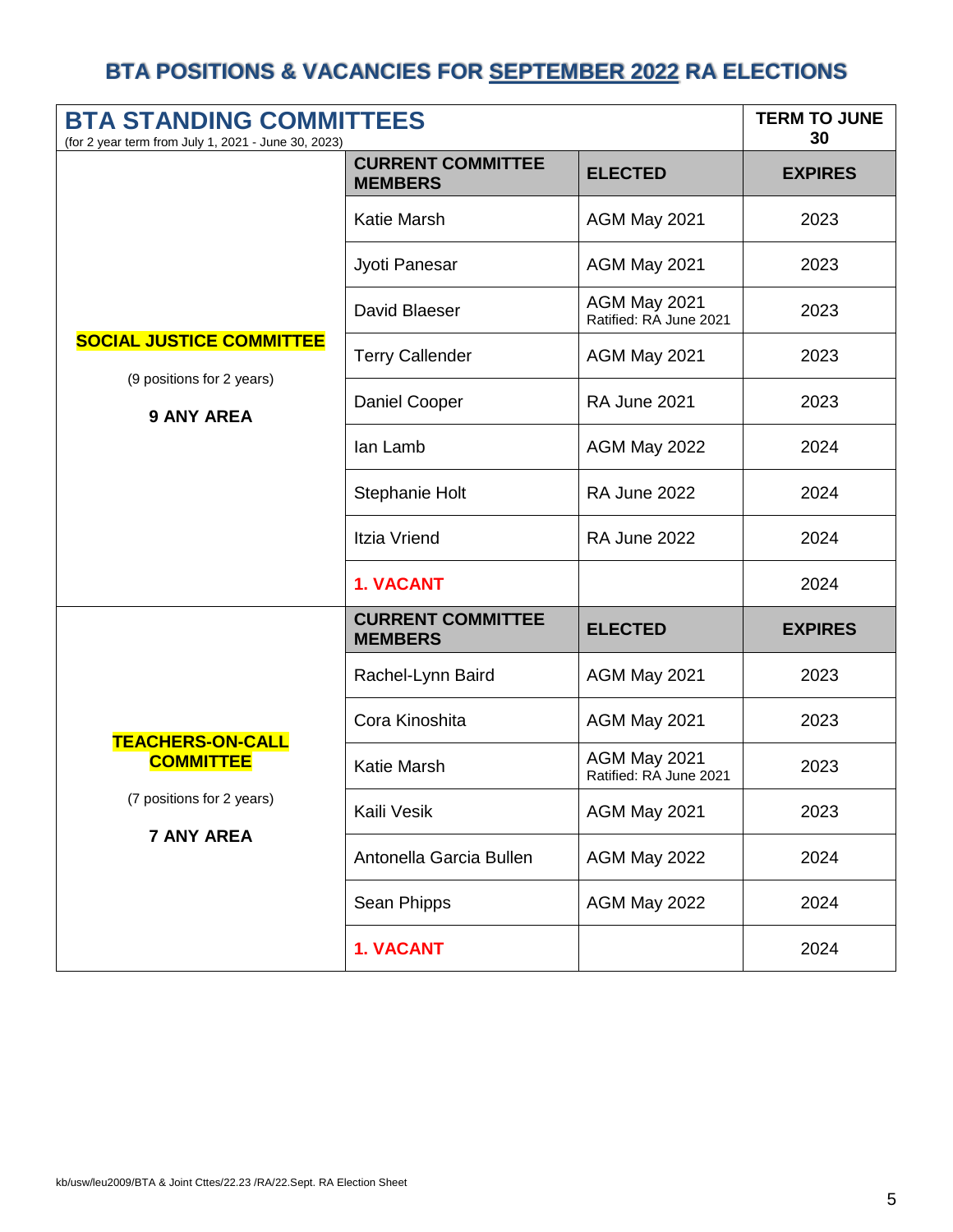| <b>BTA COMMITTEES</b><br>(Length of terms vary) |                                            |                    | <b>TERM TO JUNE</b><br>30 |
|-------------------------------------------------|--------------------------------------------|--------------------|---------------------------|
| <b>BENEVOLENT COMMITTEE</b>                     | <b>CURRENT COMMITTEE</b><br><b>MEMBERS</b> | <b>ELECTED</b>     | <b>EXPIRES</b>            |
| (1 positions for 2 years)<br><b>1 ANY AREA</b>  | <b>Anah Therrien</b>                       | AGM May 2022       | 2024                      |
|                                                 | <b>CURRENT COMMITTEE</b><br><b>MEMBERS</b> | <b>ELECTED</b>     | <b>EXPIRES</b>            |
| <b>FINANCE COMMITTEE</b>                        | <b>Terry Callender</b>                     | AGM May 2021       | 2024                      |
| (3 positions for 3 years)<br><b>3 ANY AREA</b>  | Greg DePaco                                | <b>GM Nov 2021</b> | 2024                      |
|                                                 | Rae Figursky                               | AGM May 2022       | 2025                      |
| <b>RESOLUTIONS COMMITTEE</b>                    | <b>CURRENT COMMITTEE</b><br><b>MEMBERS</b> | <b>ELECTED</b>     | <b>EXPIRES</b>            |
| (4 positions for 1 year)                        | <b>Katie Marsh</b>                         | AGM May 2022       | 2023                      |
| <b>2 ELEMENTARY</b>                             | Jen Osiris                                 | AGM May 2022       | 2023                      |
| <b>2 SECONDARY</b>                              | 1. VACANT                                  |                    | 2023                      |
|                                                 | 2. VACANT                                  |                    | 2023                      |
| <b>SCHOLARSHIP COMMITTEE</b>                    | <b>CURRENT COMMITTEE</b><br><b>MEMBERS</b> | <b>ELECTED</b>     | <b>EXPIRES</b>            |
| (4 positions, terms vary)                       | Shelagh Temple                             | AGM May 2022       | 2023                      |
| <b>2 ELEMENTARY</b>                             | Jacqueline Fischer                         | AGM May 2021       | 2023                      |
| <b>2 SECONDARY</b>                              | Mary Loblaw                                | AGM May 2022       | 2023                      |
|                                                 | Brieanna Knapp                             | AGM May 2021       | 2023                      |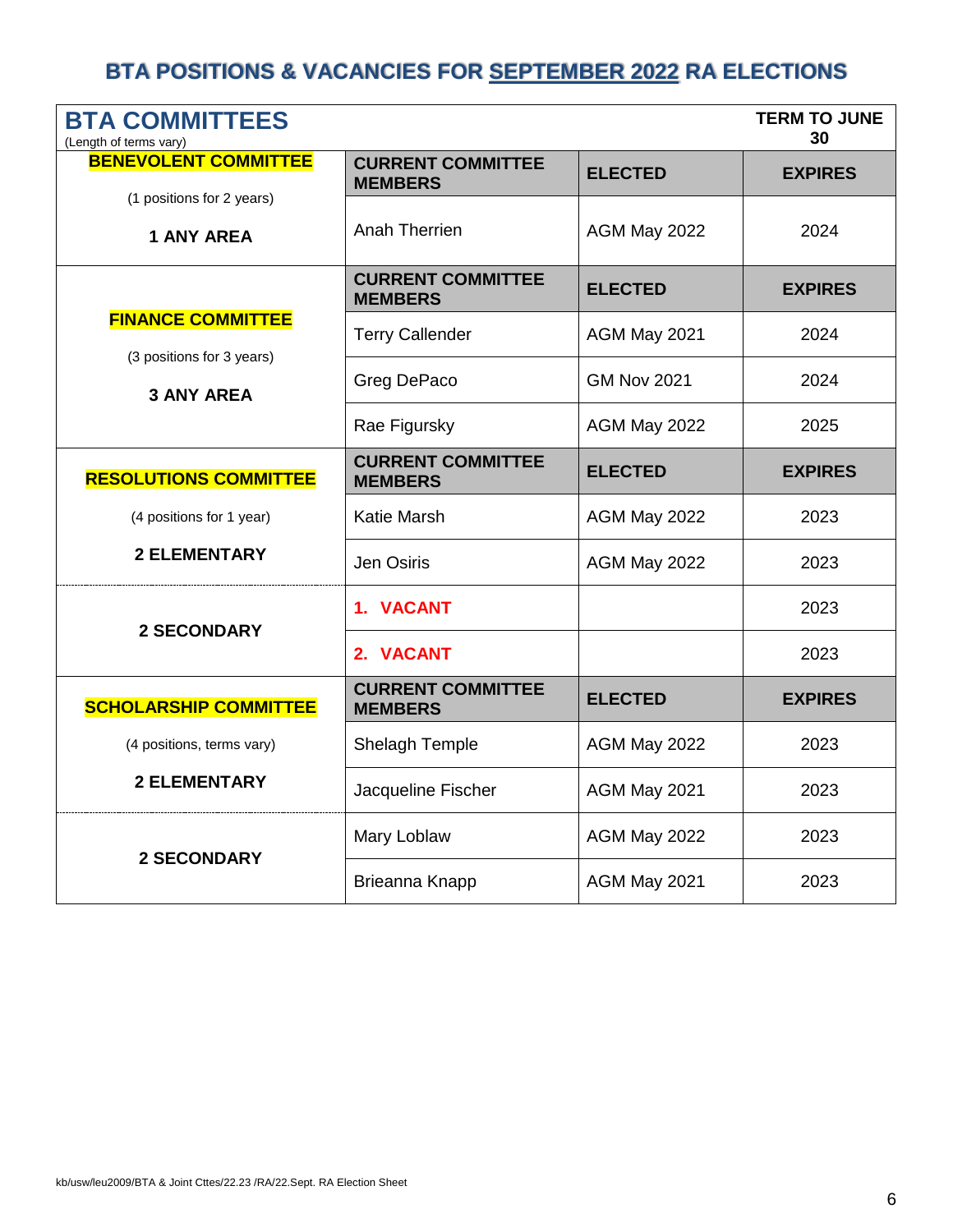| <b>JOINT BTA/BBE CONTRACTUAL COMMITTEES</b><br>(For 3 year term from July 1, 2021 - June 30, 2024, unless indicated otherwise) Elections must be by secret ballot |                                                |                     | <b>TERM TO JUNE</b><br>30 |
|-------------------------------------------------------------------------------------------------------------------------------------------------------------------|------------------------------------------------|---------------------|---------------------------|
| <b>DETATCHED DUTY COMMITTEE</b>                                                                                                                                   | <b>CURRENT COMMITTEE</b><br><b>MEMBERS</b>     | <b>ELECTED</b>      | <b>EXPIRES</b>            |
| (2 positions for 3 years)<br><b>1 ELEMENTARY</b>                                                                                                                  | <b>Renee Kerluke</b>                           | AGM May 2021        | 2024                      |
| <b>1 SECONDARY</b>                                                                                                                                                | Lisa Strong                                    | AGM May 2021        | 2024                      |
|                                                                                                                                                                   | <b>CURRENT COMMITTEE</b><br><b>MEMBERS</b>     | <b>ELECTED</b>      | <b>EXPIRES</b>            |
| <b>EVALUATION COMMITTEE</b>                                                                                                                                       | Jeffrey Vuong                                  | AGM May 2019        | 2023                      |
| (4 positions for 4 years)                                                                                                                                         | Rae Figursky                                   | <b>RA June 2021</b> | 2024                      |
| <b>3 ANY AREA</b>                                                                                                                                                 | Mary Loblaw<br>(to complete term to June 2025) | AGM May 2022        | 2025                      |
|                                                                                                                                                                   | <b>Bridgit Gaster</b>                          | AGM May 2022        | 2026                      |
| <b>INTERVENTION COMMITTEE</b>                                                                                                                                     | <b>CURRENT COMMITTEE</b><br><b>MEMBERS</b>     | <b>ELECTED</b>      | <b>EXPIRES</b>            |
| (1 positions for 2 year)<br><b>1 ANY AREA</b>                                                                                                                     | Alana Sawatsky                                 | AGM May 2021        | 2023                      |
| <b>LEAVE OF ABSENCE</b><br><b>COMMITTEE</b>                                                                                                                       | <b>CURRENT COMMITTEE</b><br><b>MEMBERS</b>     | <b>ELECTED</b>      | <b>EXPIRES</b>            |
| (2 positions for 3 years)                                                                                                                                         | Rae Figrusky                                   | AGM June 2020       | 2023                      |
| 2 ANY AREA                                                                                                                                                        | Sharon Freeman                                 | AGM May 2022        | 2025                      |
| <b>MENTORSHIP COMMITTEE</b>                                                                                                                                       | <b>CURRENT COMMITTEE</b><br><b>MEMBERS</b>     | <b>ELECTED</b>      | <b>EXPIRES</b>            |
| (3 positions for 3 years)<br><b>1 ELEMENTARY/3 YEARS</b>                                                                                                          | Bryan Gidinski                                 | AGM May 2021        | 2024                      |
| <b>1 SECONDARY/3 YEARS</b>                                                                                                                                        | Maria DiLauro                                  | AGM June 2020       | 2023                      |
| <b>1 ANY AREA/3 YEARS</b>                                                                                                                                         | Livia Chan                                     | AGM May 2022        | 2025                      |
|                                                                                                                                                                   | <b>Heather Skuse</b>                           | RA Sept 2021        | 2023                      |
| <b>2 ANY AREA/2 YEARS</b>                                                                                                                                         | Deanna Sue                                     | RA Sept 2021        | 2023                      |
| <b>PRESIDENT'S DESIGNATE</b>                                                                                                                                      | Deb Borgenstrom                                |                     |                           |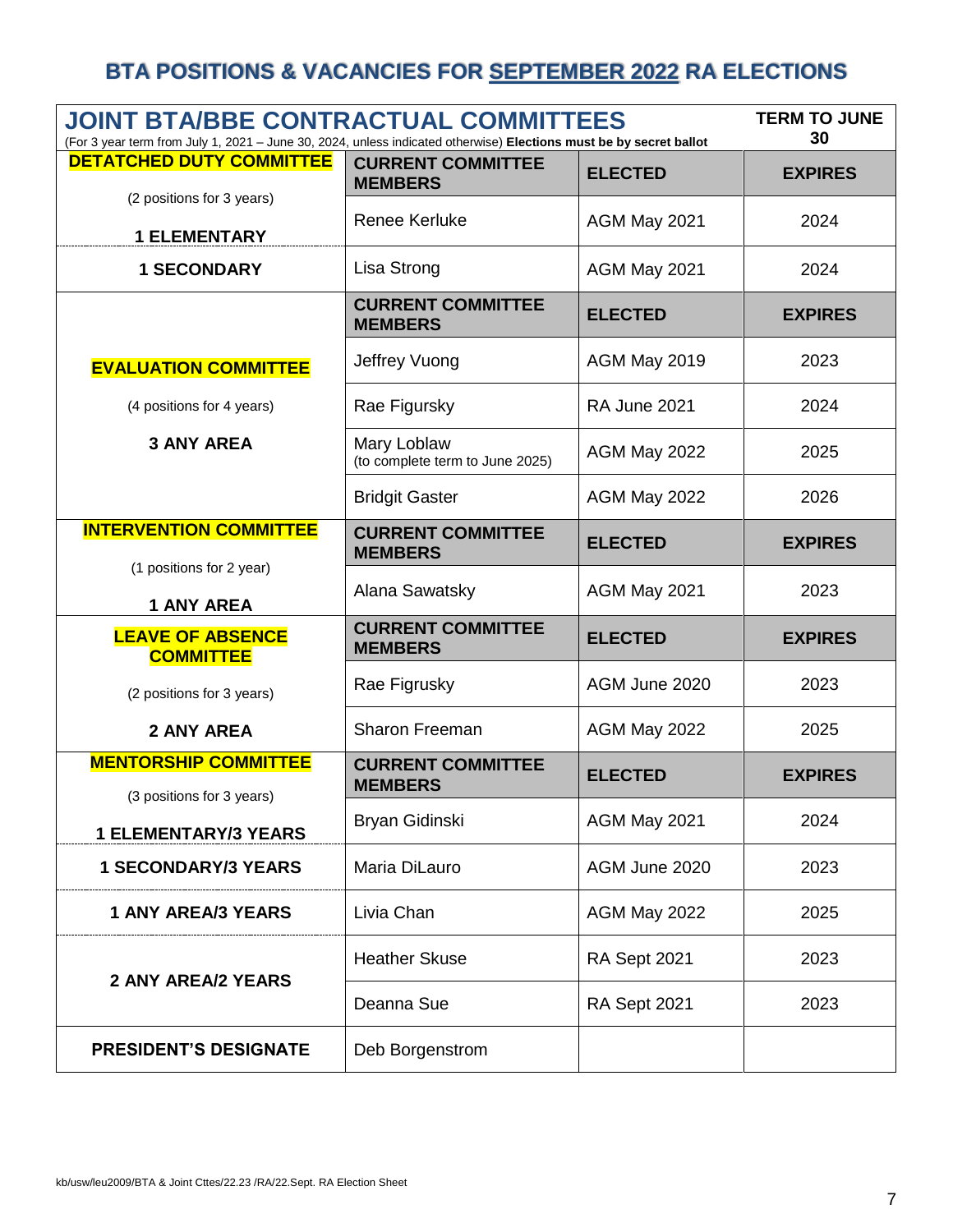| BTA POSITIONS & VACANCIES FOR SEPTEMBER 2022 RA ELECTIONS                                                                                                         |                                            |                     |                           |
|-------------------------------------------------------------------------------------------------------------------------------------------------------------------|--------------------------------------------|---------------------|---------------------------|
| <b>JOINT BTA/BBE CONTRACTUAL COMMITTEES</b><br>(For 3 year term from July 1, 2021 - June 30, 2024, unless indicated otherwise) Elections must be by secret ballot |                                            |                     | <b>TERM TO JUNE</b><br>30 |
| <b>PRO-GROWTH COMMITTEE</b><br>(4 positions for 1 & 2 year terms)                                                                                                 | <b>CURRENT COMMITTEE</b><br><b>MEMBERS</b> | <b>ELECTED</b>      | <b>EXPIRES</b>            |
| <b>1 ELEMENTARY/2 YEARS</b>                                                                                                                                       | Kiran Basran                               | AGM May 2022        | 2024                      |
| <b>1 ELEMENTARY/1 YEAR</b>                                                                                                                                        | Ceri Brophy                                | AGM May 2022        | 2023                      |
| <b>1 SECONDARY/2 YEARS</b>                                                                                                                                        | Christina Siedlaczek                       | <b>RA June 2022</b> | 2024                      |
| <b>1 SECONDARY/1 YEAR</b>                                                                                                                                         | Cora Kinoshita                             | AGM May 2022        | 2023                      |
| <b>SOGI COMMITTEE</b><br>(3 positions for 2 years)                                                                                                                | <b>CURRENT COMMITTEE</b><br><b>MEMBERS</b> | <b>ELECTED</b>      | <b>EXPIRES</b>            |
| <b>1 ELEMENTARY</b>                                                                                                                                               | <b>Katie Marsh</b>                         | AGM May 2021        | 2023                      |
| <b>1 SECONDARY</b>                                                                                                                                                | Kaili Vesik                                | <b>RA June 2021</b> | 2023                      |
| <b>1 COUNSELOR</b>                                                                                                                                                | <b>Stephanie Holt</b>                      | <b>RA June 2021</b> | 2023                      |